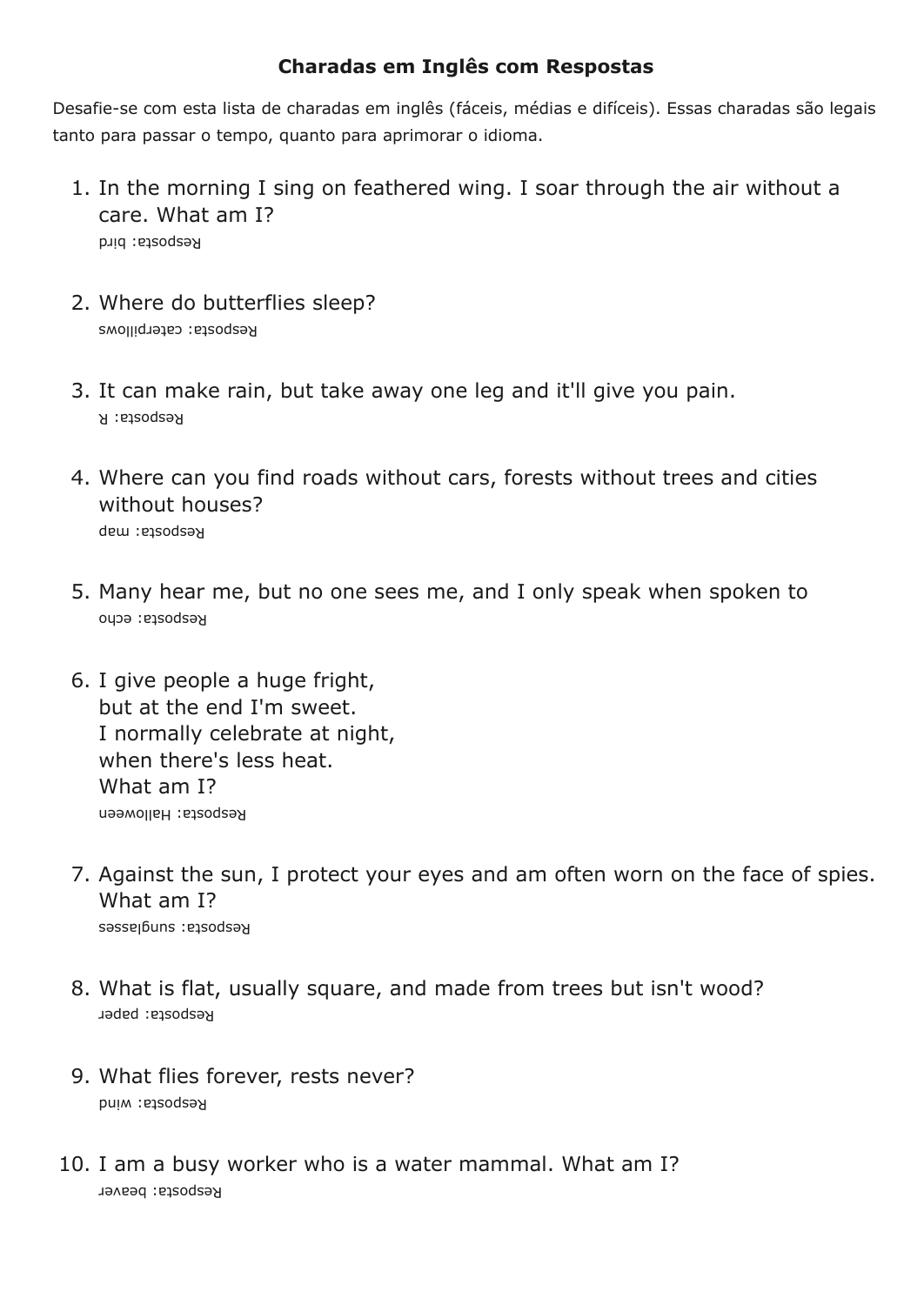- 11. In two years I know, I'll be twice as old as five years ago, said Tom. How old is Tom?
	- Reaboata: 12
- 12. I'm tall in the morning and short in the noon. I disappear at night but I will be back soon. Resbosta: shadow
- 13. It's only good if people laugh at it. Kesboarg: Joke
- 14. If you take off my skin, I will not cry, but you will. What am I? esposta: onion R
- 15. I mean goodbye for South Americans. What am I? Reaboara: agios
- 16. My tongue hangs out as I run over fields and streets all day. I get tied up every morning and untied at night. Resboarg: spoe
- 17. It is where kings, queens, knights and bishops go to war together. Resboata: cuess
- 18. Rub me and a genie might appear. What am I? Resboare: lamp
- 19. I tell people to be careful when handling boxes. What am I? Kesposta: fragile
- 20. What is born on the ground but floats to the sky, to be returned back again from the clouds up high? Resbosta: rain
- 21. What animal is the best at baseball? esposta: bat R
- 22. What hangs in the sky by day but at night goes away? Reaboata: snu
- 23. What falls but never breaks? Resbosta: night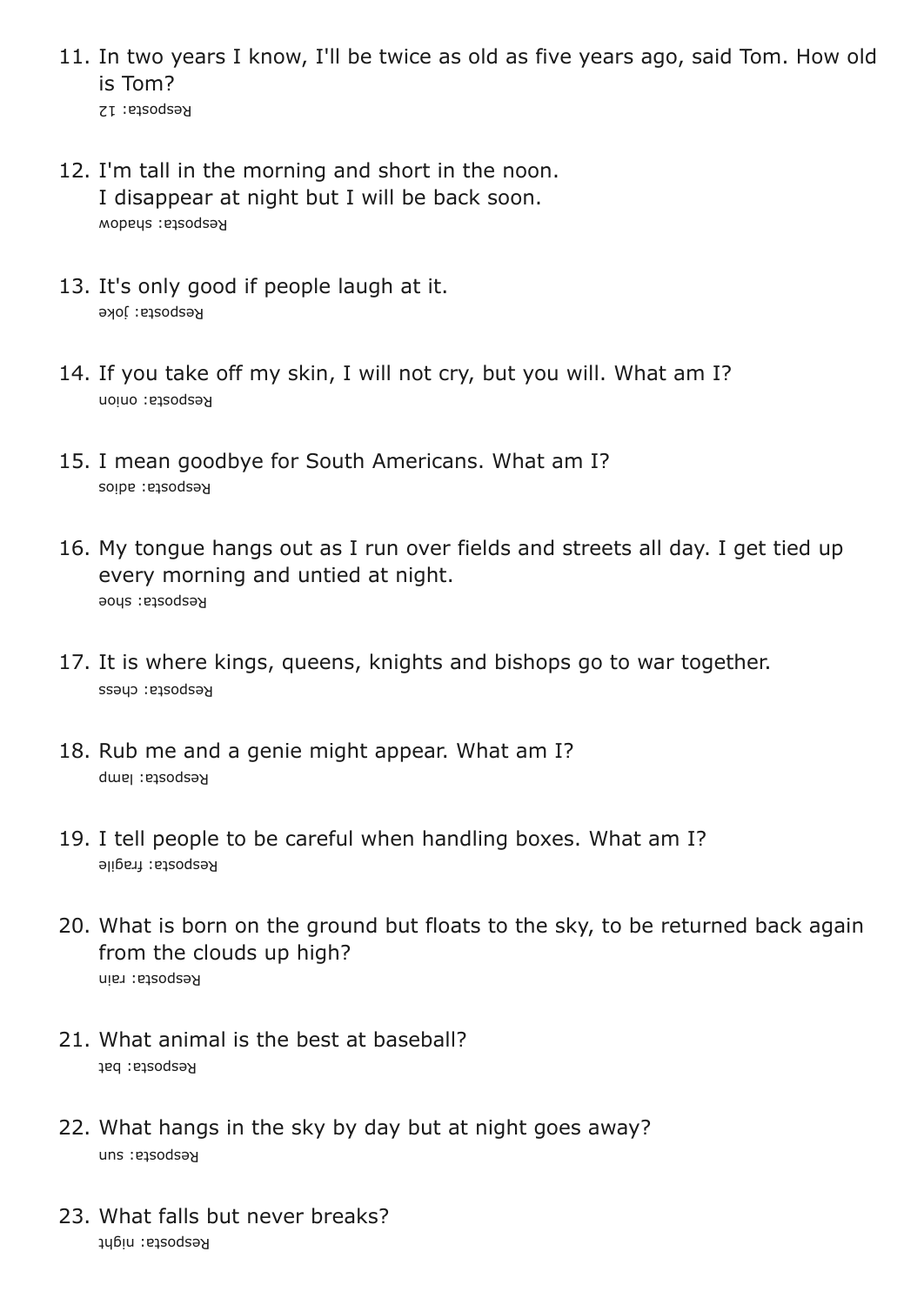- 24. I am soldier and I really hate one month. Which month I am talking about? Resposta: march
- 25. When a doctor hits you with a hammer he is testing this. esposta: reflex R
- 26. What food has no beginning, end, or middle? Resposta: donut
- 27. What goes round and round the wood but never goes into the wood? esposta: bark R
- 28. What day, within a week of today, does not end in "Y"? esposta: tomorrow R
- 29. What is heavy forward but not backward? esposta: ton R
- 30. What occurs once in a minute, twice in a moment and never in one thousand years? esposta: M R
- 31. Bill's mom has four kids: Mary, John, and Alice. What is the name of her fourth child? Kesboata: Bill
- 32. What has fingers and a thumb but no hand? Resboara: glove
- 33. What is often returned, but never borrowed? Resposta: thanks
- 34. I'm a long, green-skinned fruit with watery flesh, usually eaten raw in salads or pickled. What am I? esposta: cucumber R
- 35. What did Adam and Eve lack that everyone else has? esposta: parents R
- 36. I am what bring things together. Without me everything you see would be a total mass or debris everywhere. What am I? Resposta: gravity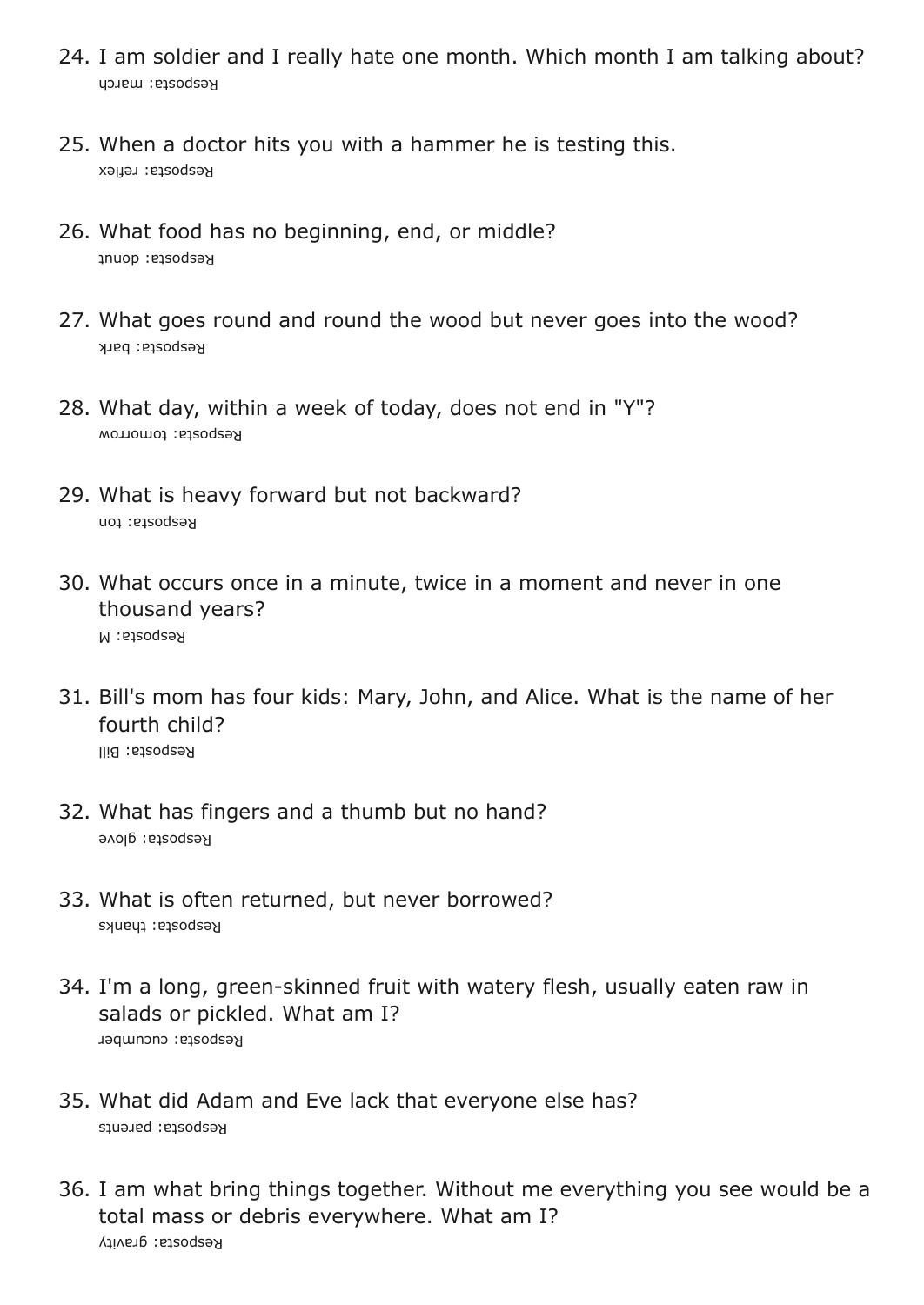- 37. What can be played with no rules and no winners or losers? esposta: instruments R
- 38. What has only two words, but thousands of letters? Resposta: post office
- 39. The fans of the pied piper's smooth sound who are feared by elephants. esposta: mice R
- 40. Used on a diamond and left on a board. It's great for a gymnast his grip to restore. What is it? esposta: chalk R
- 41. My teeth are sharp, my back is straight, to cut things up it is my fate. What am I? Kesposta: saw
- 42. Sing me to a baby about to go to sleep. What am I? y esposta: lullab R
- 43. What did zero say to eight? Resposta: nice belt
- 44. If there are three cups of sugar and you take one away, how many do you have? Resbosta: one
- 45. I can be found on a present, the front of a boat, or after the rain. What am I? esposta: bow R
- 46. I can be found on fingers, in toolboxes and in snails. What am I? Resbosta: nail
- 47. I have a metal roof and glass wall. I burn and burn but never fall. What am I?

Resposta: lantern

- 48. Which ring is square? Kesbozra: poxiud Liud
- 49. I am full of holes but still holds water. What am I?